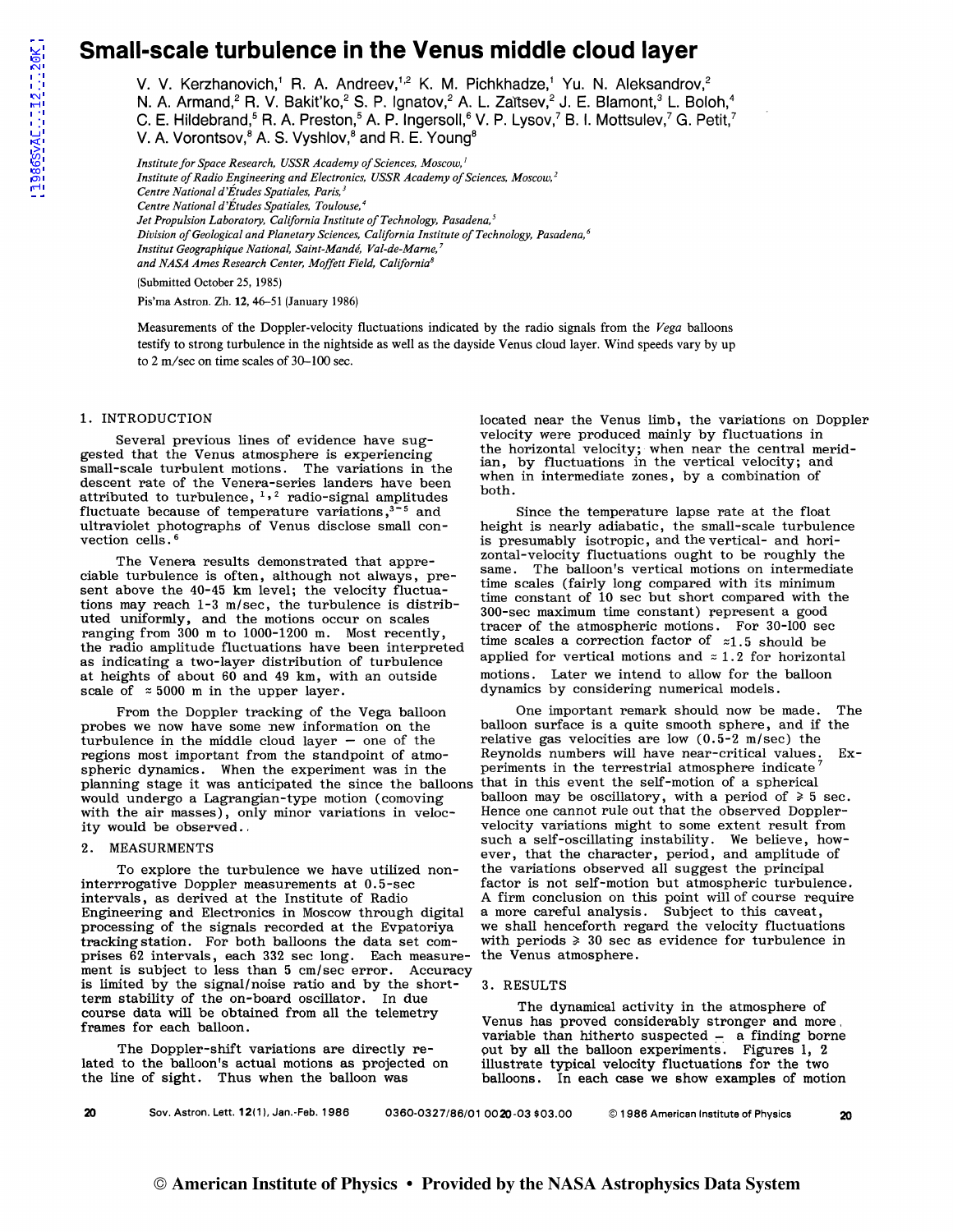

in a calm and in a turbulent atmosphere. For Vega 1 both intervals- selected belong to the early part of the flight and therefore exhibit variations in the horizontal velocity; for Vega 2 the curves both represent phases near the end of the active life and correspond to variations in the vertical velocity. The transition time between the quiet and the turbulent periods was comparatively short: lh-3h,

Velocity fluctuations during the Doppler-tracking intervals (each 330 sec long) occurred on- two different time scales:  $7-10$  sec and  $60-130$  sec. The shorter ones presumably represent pendulum swings of the gondola (a 7-8 sec period). These pendulum oscillations have a very small amplitude, less than  $1^{\circ}$ , which corresponds to a 1-Hz amplitude in the Dopplershift variations, or 20 cm/sec in velocity. They are distinctly apparent early in the Vega 1 flight, where considerable turbulence was encountered and where perturbations originating from the balloon deployment and inflation process might still have been present. During this stage the Doppler shift was sensitive to horizontal velocities.

Natural balloon oscillations of a different kind  $$ the vertical excursions occurring as the buoyant craft sought to maintain its equilibrium float height have a much longer period, 300-400 sec. Nevertheless their amplitude (in velocity units) is only  $z20$ cm/sec, and they do not significantly affect the interpretation of the Doppler measurements.

Most important of all are the fluctuations with a 60-130 sec time scale, as these are more indicative of true turbulent motions in the atmosphere. Figure 3 plots the maximum amplitudes of Doppler-velocity variation over the life of each balloon. The actual fluctuations in wind velocity exceed. these amplitudes by a factor of  $\approx 1.5$ .

It is clear from Fig. 3, as well as from Figs. 1, 2, that the turbulence undergoes strong and irregular changes. We would emphasize that the fluctuations shown here do reflect a genuine variability of the turbulence rather than simply errors of measurement. The Doppler data correlate clos of measurement. The Doppler data correlate closely with the balloon's average vertical excursions, as indicated by the temperature and pressure telemetry.



FIG. 2. Sample velocity fluctuations of the Vega 2 balloon. a) Frame 50, commencing at  $3^{h}02^{m}30^{s}$  elapsed time (from June  $15^{d}00^{h}$ UT); b) frame 56, commencing at  $36^{h}03^{m}35^{s}$ .

21 Sov. Astron. Lett. 12(1). Jan.-Feb. 1986

FIG. 1. Sample velocity fluctuations of the Vega 1 balloon, a) Frame 15, commencing at  $09^{h}24^{m}15^{s}$  elapsed time (from June  $11^{d}00^{h}$ UT); b) frame 17, commencing at  $10^h24^m36^s$ .

The velocity fluctuations range in amplitude from 0.05 to 1 m/sec for Vega 2, and to as much as 2 m/sec for Vega 1. The changeover from a calm to a turbulent interval can occur rapidly and irregularly (Figs. la and 1b, for example, are separated by only  $1^{\rm h}$ , on both Vega 1 and Vega 2. Even so, certain general features may be noted. During the first  $11^{\text{h}}$ of flight, Vega 1 experienced substantially greater horizontal velocities than Vega 2, whose behavior was very quiet in this phase. By contrast, between elapsed time 24<sup>h</sup> and 37<sup>h</sup>, when the balloons were near the central meridian (so that the Doppler data were sensitive mainly to vertical-velocity fluctuations), Vega 2 showed two or three times the velocity amplitude of Vega 1.

### 4. DISCUSSION

If we adopt a 0. 2-m/sec fluctuation amplitude as a threshold for the detection of turbulence, we see from Fig. 3 that the probability of turbulence being present over the  $4<sup>d</sup>$  cumulative flight time was more than 50%, well above the probability in the terrestrial atmosphere. While a comparably high probability for the incidence of turbulence at these heights in the atmosphere had been deduced from Doppler tracking on the earlier Venera missions, it was entirely unexpected that such substantial turbulence would also be recorded on the night side during an experiment with balloons, which may be regarded as Lagrangian particles moving along with the gas.

The disparity between the Vega 1 and Vega 2 data indicates that the Venus atmosphere contains neighboring regions whose properties differ. Perhaps the strong turbulence encountered by Vega 1 during the first quarter of its flight reflects the fact that Vega 1 was traveling in a warmer air mass.<sup>8,9</sup> It also is possible that the large vertical excursions of the Vega 2 balloon on its second day may have had something to do with its passage above the mountain range in Aphrodite Terra. The most likely cause of turbulence at the float altitudes would be thermal convection (the temperature gradient is nearly adiabatic here  ${}^{8}$ ,  ${}^{9}$ ).



FIG. 3. Maximum amplitude of velocity variations attributable to turbulence for: a) the Vega 1 balloon; b) Vega 2.

Kerzhanovich et al. 21